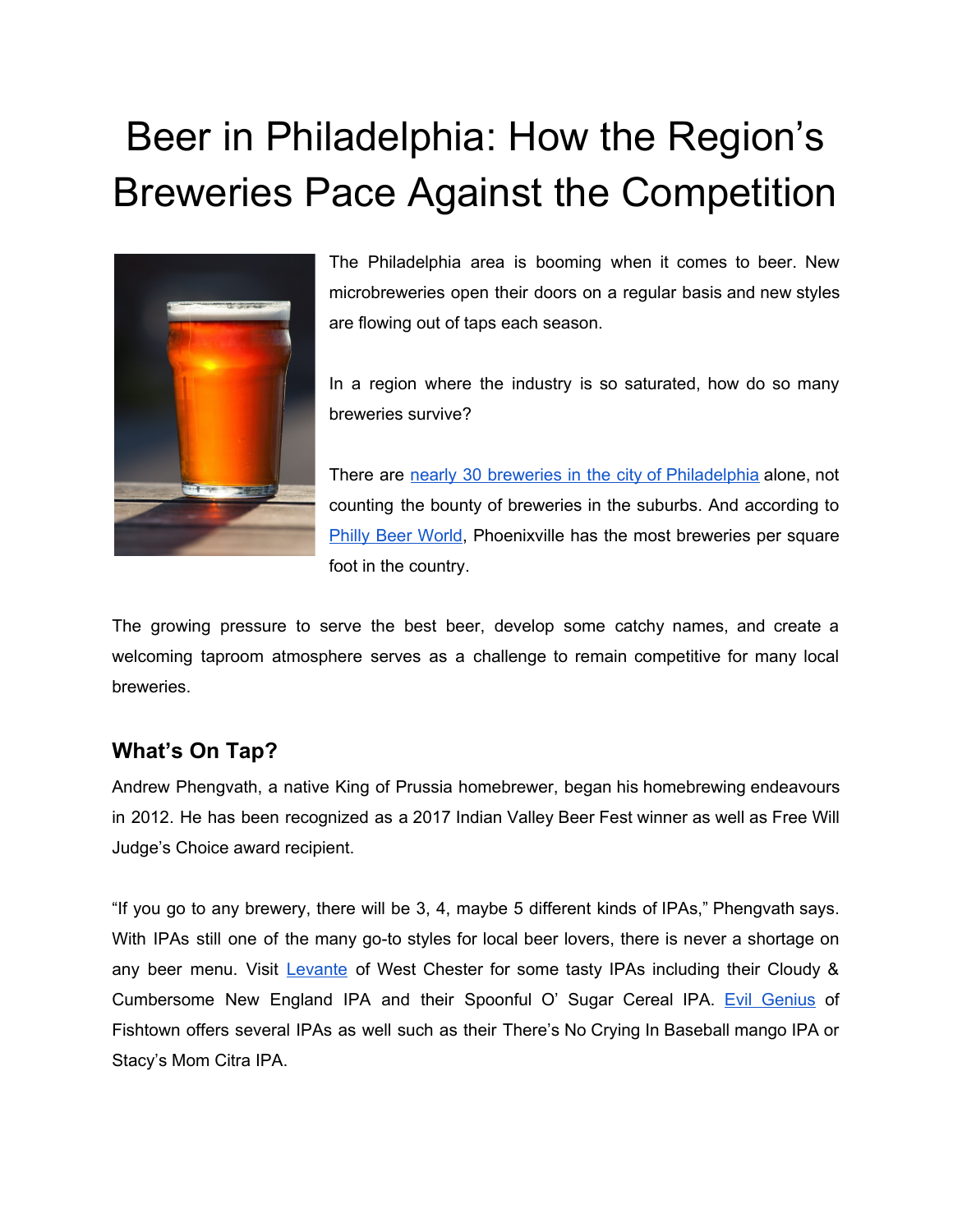Despite the abundance of beer lovers, not everyone is a fan. Alongside many establishment's craft brews, one can often find plenty of wine, cocktail, spiked seltzer, and cider options. Visit Blueprint Brewing Co. for their [Blueprint](http://blueprintbrew.com/our-tap-room/) Mule or Conshohocken Brewing for a [Kinsey](http://www.conshohockenbrewing.com/tt-liquor-menu) Rye [Whiskey](http://www.conshohockenbrewing.com/tt-liquor-menu).

## **What's Online?**

A strong online presence can make or break the influx of breweries entering the scene. "Every day, there is a brewery opening, and if someone doesn't write about it on the internet or a blog, they will be behind the 8 ball," Phengvath says.

Without a strong social media game and an online presence, breweries may struggle in the race to our pint glasses. One of the region's strongest online warriors is **Victory Brewing [Company](https://victorybeer.com/)** with locations in Downingtown, Kennett Square, Parkesburg, and now even Charlotte, North Carolina. Check out their Twitter, Facebook, YouTube, and Instagram accounts for the latest news, and their endless



positive online reviews. Their style and tone online certainly allow them to stand out among the tight competitors.

Another clear frontrunner in the Philadelphia region beer scene is **Evil Genius Beer Company**. Besides the hipster vibe of their taproom, they aren't afraid to show their quirky personality with "very silly names for very serious beers". Beer names like Purple Monkey Dishwasher, I Love Lamp, and #Adulting intrigue beer lovers from all over the city and suburbs. Some branding elements such as their creative messaging and upbeat online presence aid in their success since 2011. Oh, and not to mention, their delicious beers.

It's not always about the taste of the beer, though. Phengvath says, "There's a lot of bad beer out there, but they know how to market themselves. And because of that, people will drink it. A lot of people aren't beer snobs, they just like to drink beer, so as long as you can market to those people, you can succeed."